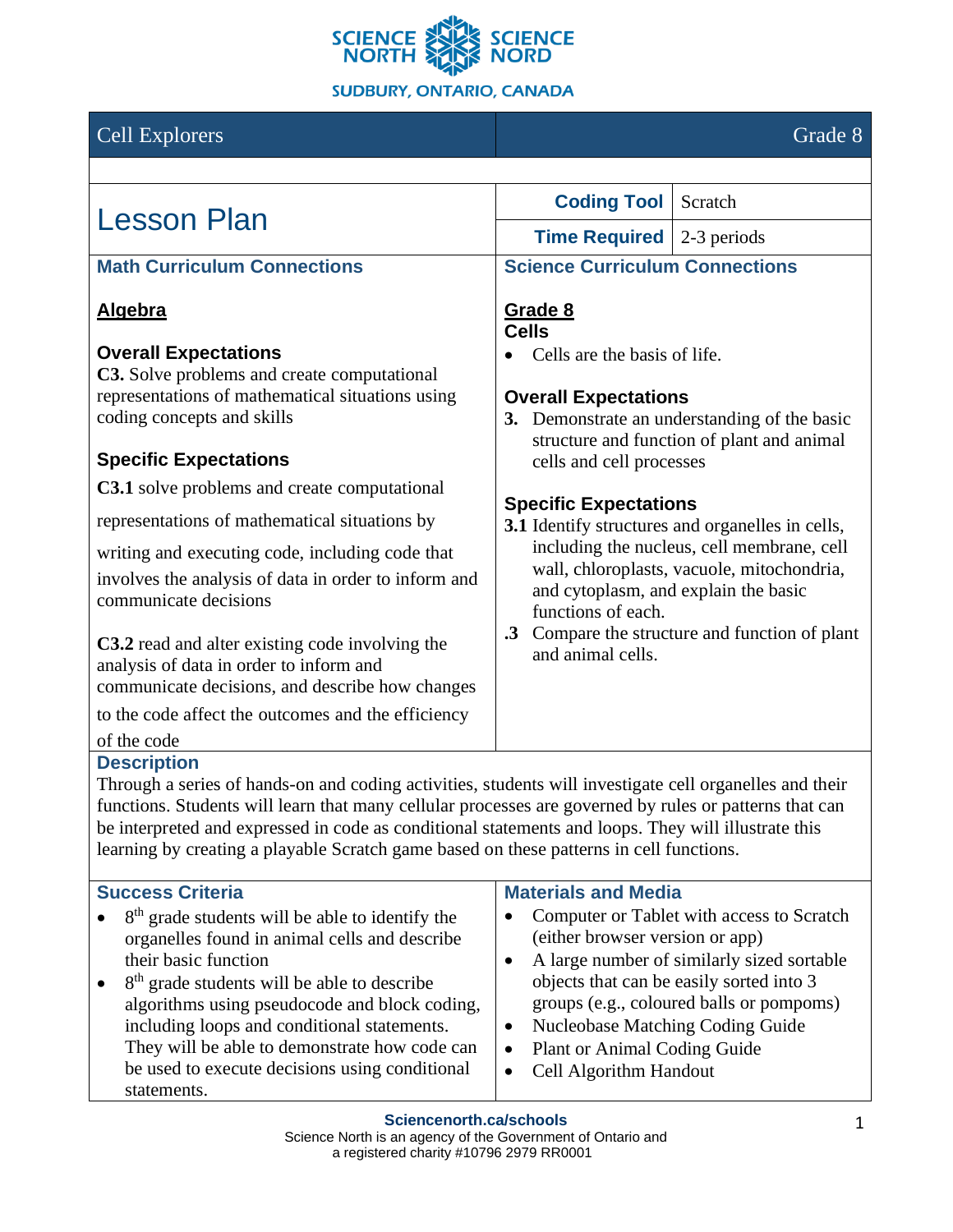

### **Computational Thinking Skills**

This lesson approaches code in terms of decomposition, or breaking complex problems up into smaller parts to make it easier to tackle. There is also special focus placed on conditional statements. Conditional statements are used in coding to execute a condition if a statement is true (this can be considered similar to helping a computer to make a programmed decision based on given factors or information).

In the unplugged activity, students are encouraged to consider organelle functions in terms of conditional (if/then) statements and practice writing out the "rules" that govern these functions as pseudocode. This is a helpful step for understanding how coding languages, especially nesting elements common to loops and conditional statements, fit together, and a great tool to use when students are planning code.

In the online coding activity, students will use Scratch, to build and modify a game that uses variables, loops, and conditional statements to transform inputs (the game player's key presses) into score increases for correct choices, and score decreases for incorrect choices. The game topic reinforces students' learning about cells (with alternate versions described to suit your classroom's focus).

The **Nucleobase Matching** and **Plant or Animal** coding guide documents for this lesson include a detailed step-by-step procedure for using Scratch.

#### **Introduction**

Introduction to Cells and Organelles

Cells are the basic unit of life. They contain smaller parts, called organelles, that are specialized to perform specific tasks.

Start by reviewing the organelles found in animal cells and their basic functions.

- Cell membrane: controlling what enters and exits the cell
- Cytoplasm: not *technically* an organelle, but itcontains/suspends organelles inside the cell
- Ribosomes
- Endoplasmic Reticulum: comes in smooth (SER) and (RER) forms. SER produces lipids (fats) that form the cell membrane; RER supports protein production (for proteins to leave the cell)
- Mitochondrion: energy production
- Ribosome: build proteins by decoding information (from RNA) and placing amino acids (the building blocks of proteins in the right order according to the decoded information.
- Golgi Apparatus: protein modification and packaging
- Lysosome: protein destruction
- Vacuole: storage for waste, water, or nutrients (depending on the type of cell)
- Nucleus: DNA Storage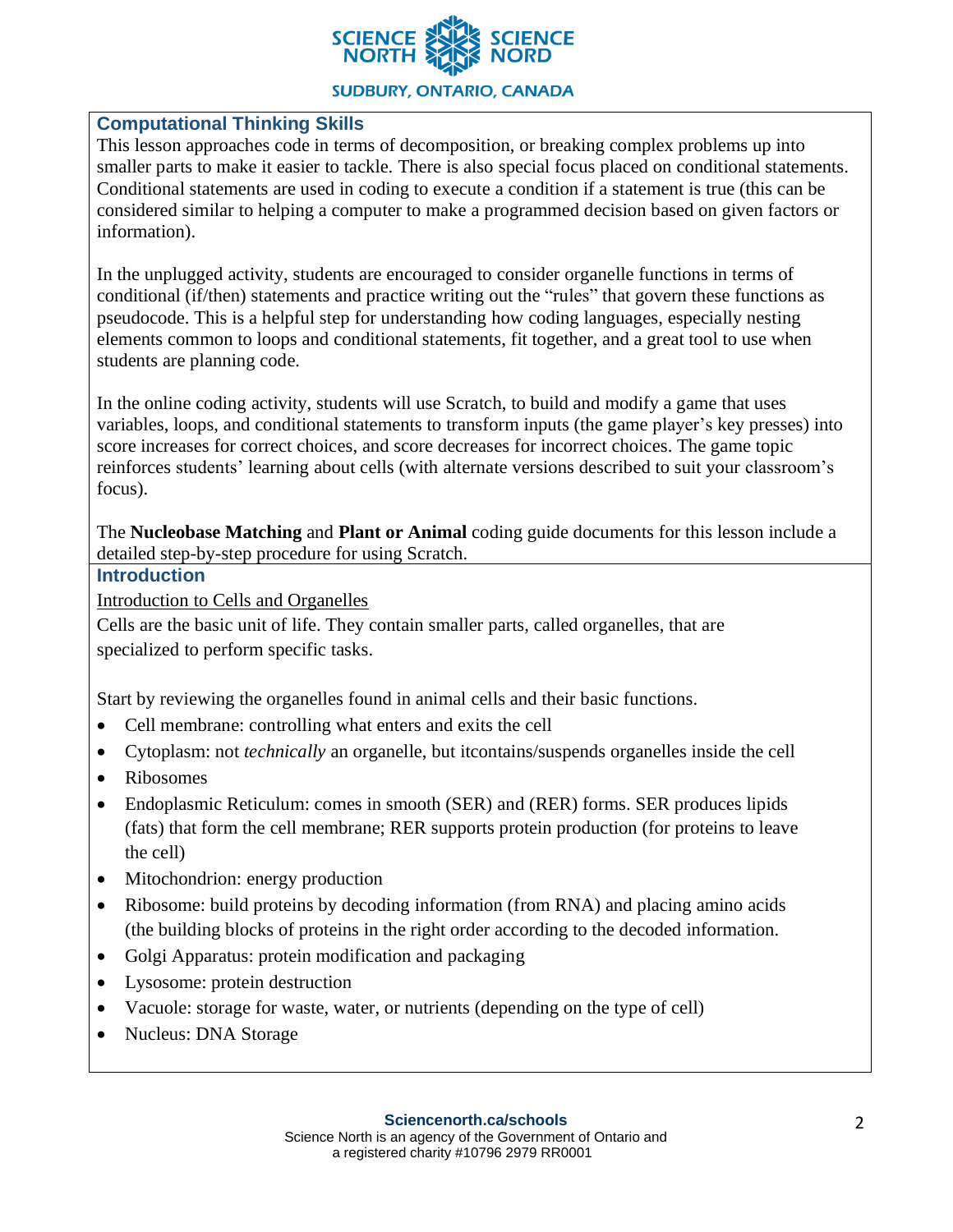

This lesson will look at how we can describe organelle functions based on a set of rules, or an algorithm. We will take a closer look at the cell membrane, ribosomes, and the nucleus.

Introduction to Conditional Statements

We use conditional statements every day without thinking about it. A conditional statement can be thought of as a decision based on the answer to a question. Think of the decision to wear your mitts.

The question that you're answering might be:

"Is it cold outside?" or "are my hands cold?" or "will my hands be cold if I go outside?"

Let's say the question we're answering to decide whether to wear mitts is "are my hands" cold?".

This question can be answered with a yes (my hands are cold) or no (my hands are not cold). In real life, you will probably decide to put your mitts on if your hands are cold and to not put your mitts on if your hands are not cold.

In code, this decision can be represented as a conditional statement, known as an if/then statement:

**If** my hands are cold, **then** I put my mitts on.

In this case the **if** part of the statement is the condition being met (hands are cold) and **then** is the program that is executed as a result of the condition being met. We can even code for the decision to leave your mitts off because your hands aren't cold with an **else** statement. It might be helpful to think of **Else** as "otherwise".

**If** my hands are cold, **then** I put my mitts on. **Else,** I don't put my mitts on.

We can also have more than one condition that can lead to a decision. For example, we came up with a few questions that might lead us to put mitts on. We could add a rule to describe that we would put mitts on if it's cold out, even if our hands aren't cold (yet) using an **else-if** statement. It might be helpful to think of **else-if** as "OR if".

**If** my hands are cold, **else if** it's cold out, **then** I put my mitts on. **Else,** I don't put my mitts on.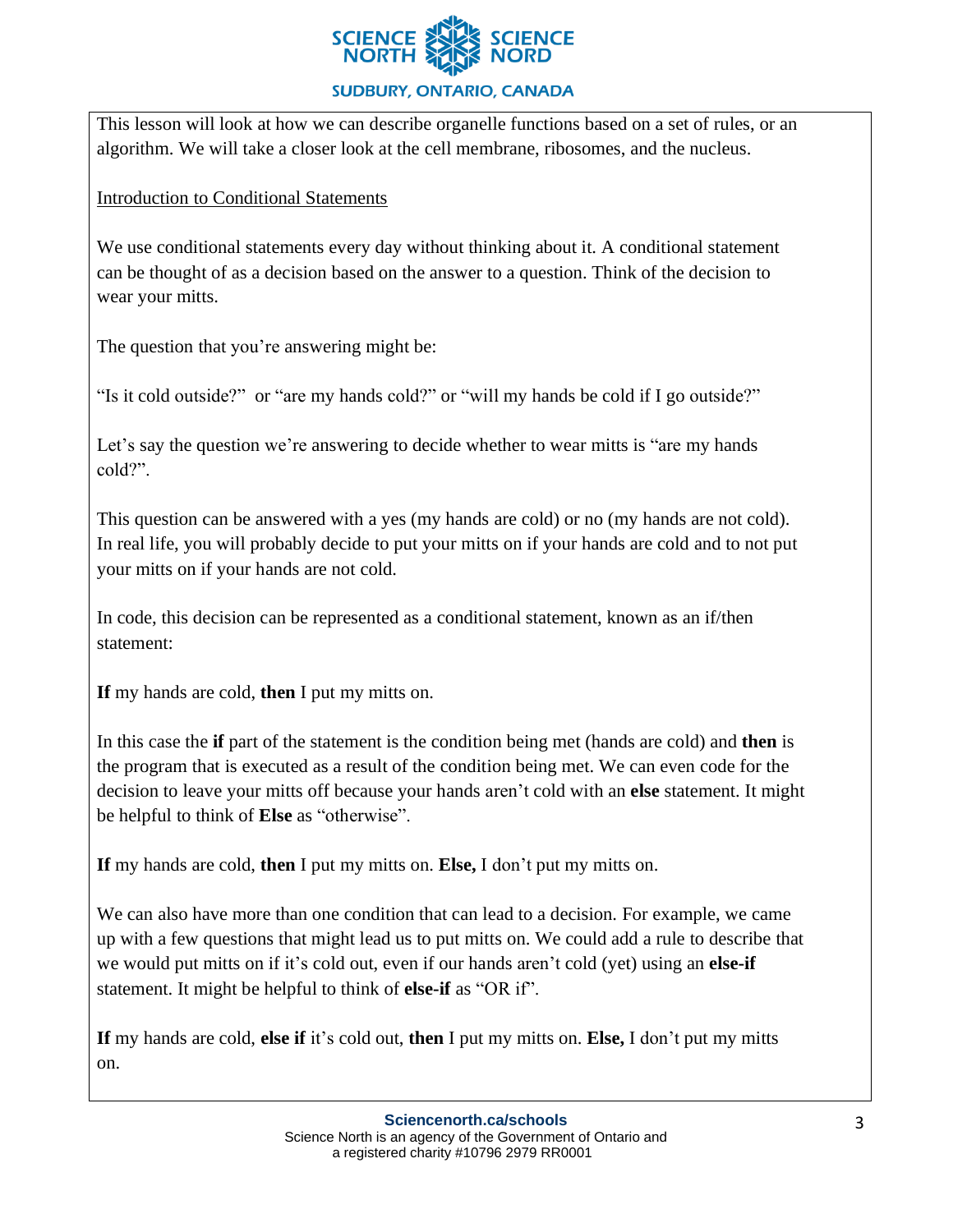

The way that we're describing these conditions in plain language is a form of what's known as pseudocode. Pseudocode is a useful tool for planning out a coding program before jumping into a coding language.

We're going to use pseudocode to look at the decisions that different organelles use to perform their tasks inside animal cells.

### **Action**

# **Unplugged Activity**

The cell membrane protects the cell and controls molecules that enter the cell (like nutrients) and exit the cell (like waste). Some of these molecules pass easily through openings in the membrane (passive transport, such as diffusion or osmosis). Other molecules need to be paired with a carrier molecule to get help to move across the membrane (active transport).

Use part 1 of the **Cell Algorithms Handout** to outline the rules for the cell membrane activity as conditional expressions. This will be written as pseudocode, for example:

The goal of our cell membrane program is to check if a ball is blue or red or yellow\*. It will let individual red balls pass, but not individual blue or yellow balls. Blue and yellow balls can only pass if they are paired (one blue ball  $+$  one yellow ball together).

So, as pseudocode:

**if** ball is red **then** pass through membrane

**else if** ball is (paired) blue AND yellow **then** pass through membrane

**else**

**then** do not pass through membrane

\*The objects that your class is sorting and the criteria from sorting can be whatever you like.

Now, try executing the rules to move the balls from one side of the class to the other. Divide students into three groups:

1) Group 1 (outside of the cell) will collect balls (one ball per student at a time) to bring to the cell membrane.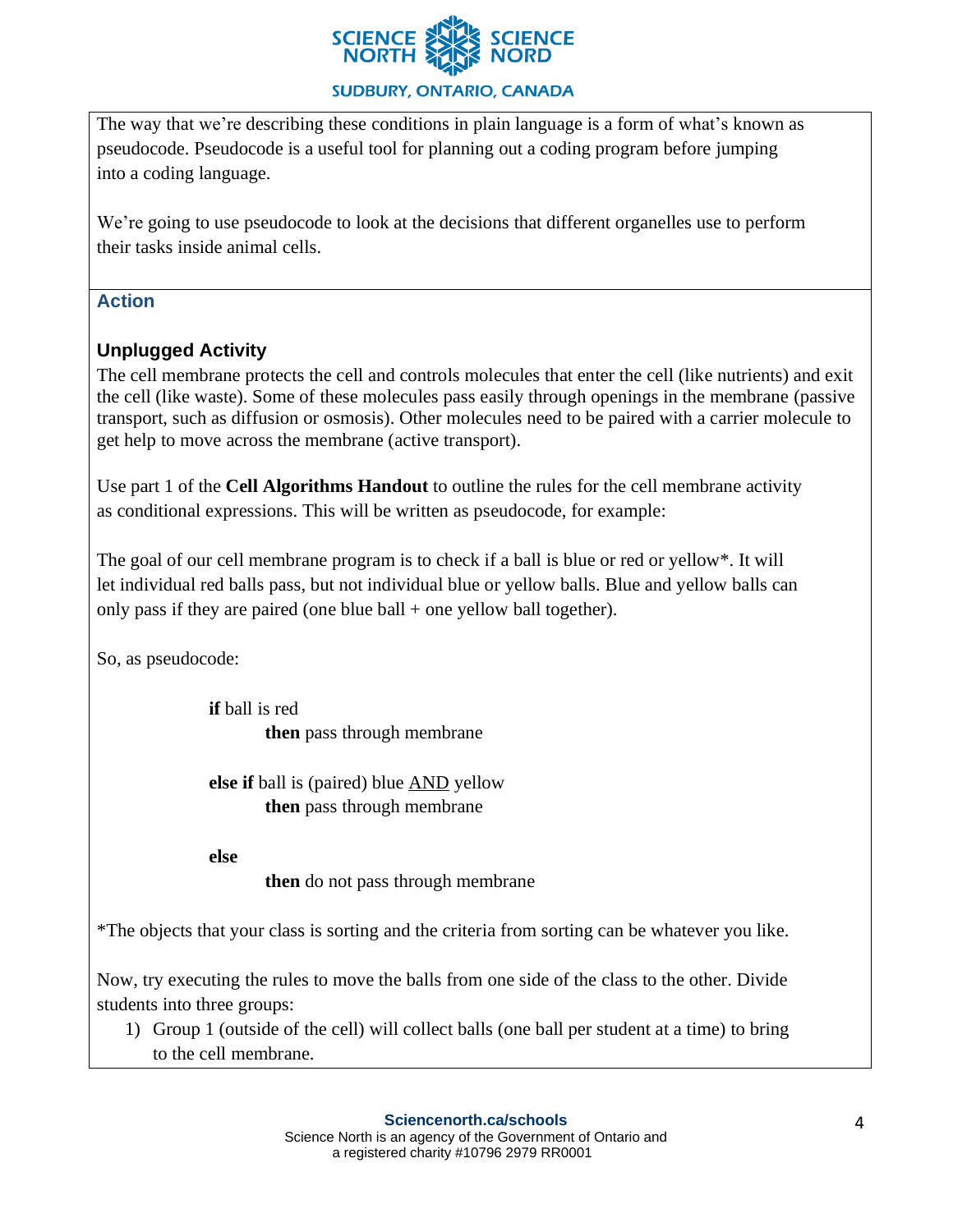

- 2) Group 2 will act as the cell membrane. They will immediately pass red balls through to Group 3 students (inside the cell), and will hold blue or yellow balls until they have a pair (1 yellow ball  $+$  1 blue ball). Once they have a pair, they will pass both balls to group 3 students.
- 3) Group 3 (inside the cell) will retrieve balls from cell membrane and place them into a bin (max 1 red ball or 1 yellow-blue pair at a time).

Opportunity for extension: we can add additional rules to the game to make it more challenging. For example: students who are acting as the cell membrane can only hold a maximum of two balls at a time. How would you express this as a conditional statement in pseudocode?

Example:

| <b>Pseudocode</b>                   | <b>Explanation</b>                          |  |
|-------------------------------------|---------------------------------------------|--|
| <b>repeat</b> until BallValue $= 2$ | This is a <b>loop</b> with a counter. Every |  |
| receive one ball;                   | time a student receives a ball, the         |  |
| for every ball received             | BallValue variable increases by $+1$ .      |  |
| increase [BallValue] $+ 1$ ;        | Once the BallValue variable equals          |  |
|                                     | 2, the code will exit the loop and          |  |
|                                     | move on to the next section of code.        |  |
| check BallColours                   | This is a conditional statement.            |  |
| if BallColours do not match         | The student checks the two balls            |  |
| pass balls through                  | that they are holding to make sure          |  |
| membrane;                           | that the pair is non-matching (e.g.,        |  |
| else                                | Yellow and Blue). If the colours do         |  |
| do not pass balls;                  | not match, the <b>if</b> statement's        |  |
|                                     | condition is TRUE and the balls can         |  |
|                                     | pass the membrane according to the          |  |
|                                     | rules of the program. If the colours        |  |
|                                     | do match, the <b>if</b> statement's         |  |
|                                     | condition is FALSE and so the               |  |
|                                     | program will execute instead the            |  |
|                                     | output for the <b>else</b> condition, which |  |
|                                     | is to not allow the balls to pass the       |  |
|                                     | membrane.                                   |  |

Complete the Cell Algorithms Handout for more practice breaking down the steps of cell functions as pseudocode. The second example on the handout looks specifically at ribosomes and how they build chains of amino acids according to three-letter groupings known as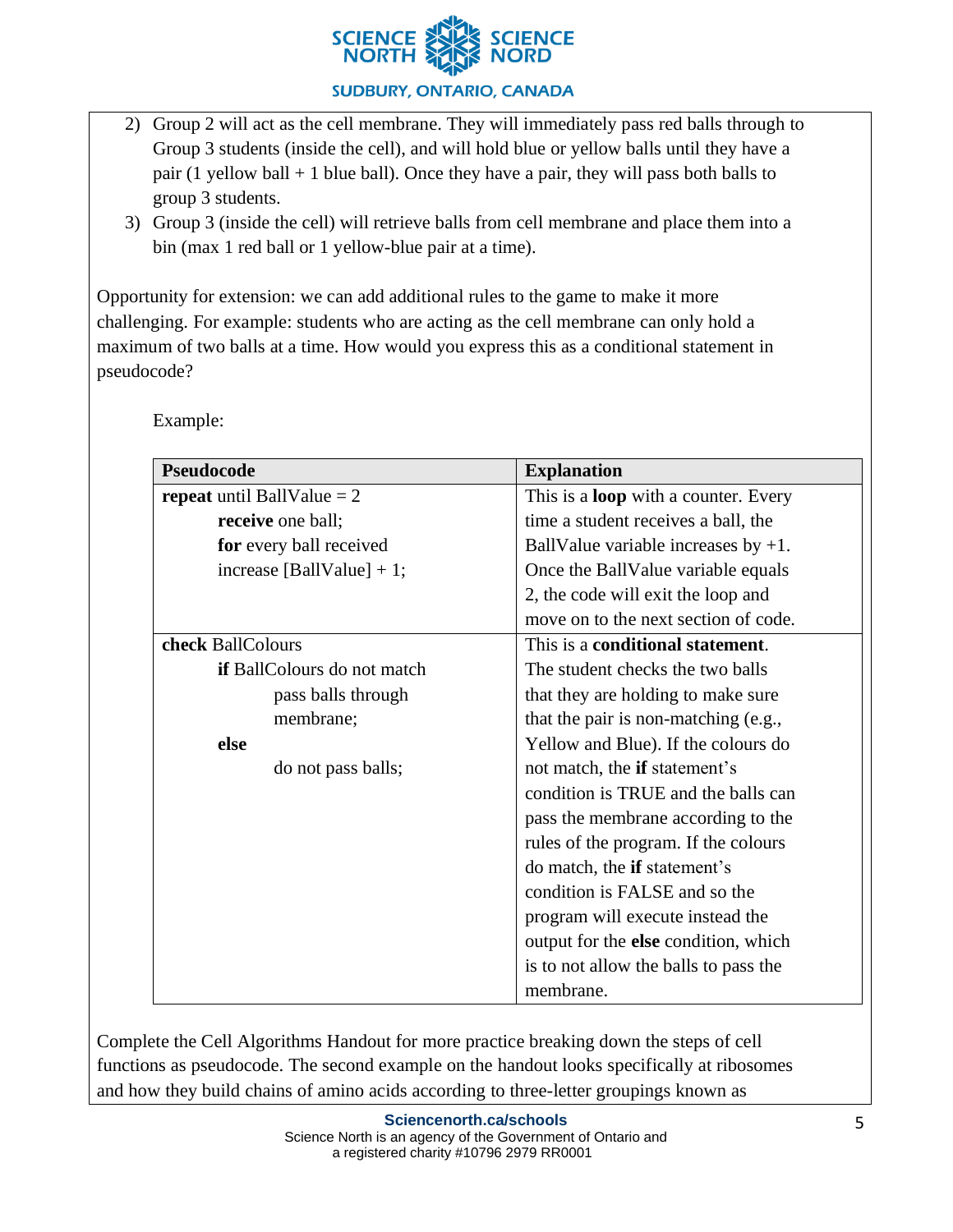

codons. Each letter in a codon represents a nucleobase, which is the "language" with which we encode and store information in our DNA. There are four bases in DNA: A (adenine), C (cytosine), G (guanine), T (thymine) — we'll be referring to these bases by their letters this lesson.

Ribosomes read a transcribed form of DNA called mRNA to build proteins from building blocks called amino acids. mRNA also uses four bases, just like DNA. The only difference is that T (thymine) is replaced by a new base U (Uracil). So, the four bases of mRNA are: A, C, G, and U.

These bases can make 64 different combinations of groupings of three bases to code for 20 types of amino acids. To keep things simpler, our handout only shows us four of these combinations (called **codons**), along with their associated amino acid (and a shape):

> $UUA = Phe (triangle)$  $AUG = Met$  (circle)  $CGC = Arg (star)$  $UCU = Ser$  (square)

Translate the following string of 10 codons, what would be the resulting sequence of amino acids? What would be the resulting sequence of shapes?

# AUGCGCCGCUCUUUAUCUUUACGCUUACGC

Answer:

Met-Arg-Arg-Ser-Phe-Ser-Phe-Arg-Phe-Arg

OR

Circle – Star – Star – Square – Triangle – Square – Triangle – Star – Triangle – Star

What set of rules did you use to translate the codons into their amino acids? How would you write this as pseudocode?

Example:

**Repeat** until all nucleobases in sequence are coded:

**Read nucleobases in groups of three** starting from the first base on the left;

**if** grouping is AUG

**then** place Met (or circle);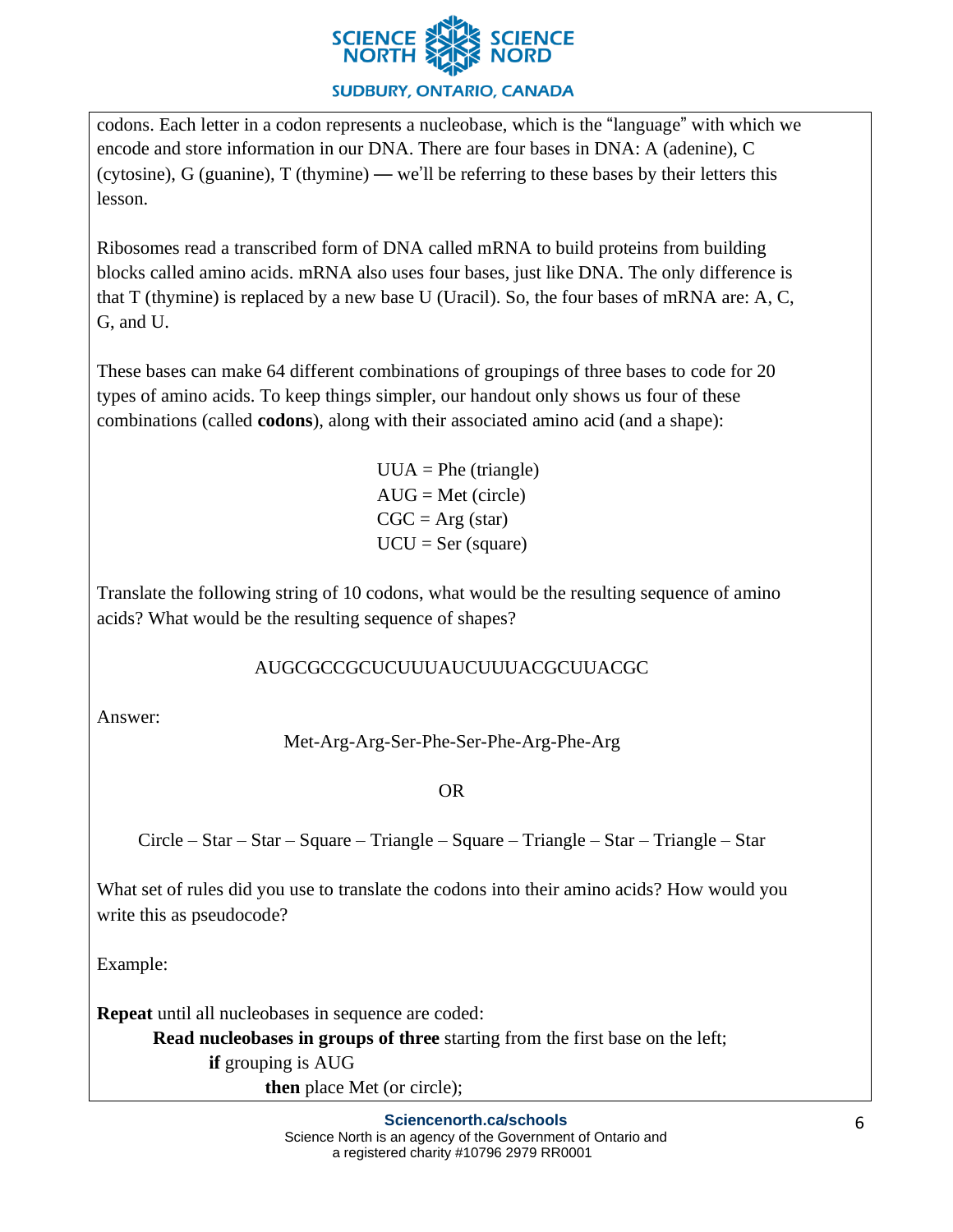

**else if** grouping is CGC **then** place Arg (or star);

**else if** grouping is UCU **then** place Ser (or square);

**else**

place Phe (or triangle);

# **Coding Activity**

Recall that DNA is stored in the nucleus of the cell and that DNA is "written" in four letters, or bases: A, T, G, and C. If you picture DNA molecules as a ladder, each rung on the ladder is actually two of these bases paired together. A is always paired with T. G is always paired with C.

We are going to use **Scratch** to create a game that uses the same matching rules for DNA bases. (See note below for an alternate version of this game that can be built).

Here is what we want our game to do:

- Each letter A, T, G, and C will be assigned to an arrow key on a keyboard (or touch button on iPad);
- The game will randomly display one letter  $(A, T, G, or C)$  at a time on the screen;
- The player will press the arrow key for the letter that **pairs** with the letter on the screen (so, if the screen is showing A, then the player should press the arrow assigned to T);
- If the player guesses correctly, increase score by one point
- If the player is incorrect, decrease score by one point.

A detailed step-by-step guide to building this game is described in the **Nucleobase Matching Coding Guide.** .

An example version of this code can be viewed and played here: <https://scratch.mit.edu/projects/438699096/editor/>

If we think in terms of pseudocode like we did with earlier activities, the game's algorithm breaks down as follows:

| Pseudocode            | Explanation                                 |
|-----------------------|---------------------------------------------|
| <b>Repeat</b> forever | This is a <b>loop</b> that will contain the |
|                       | program. We want our game to be             |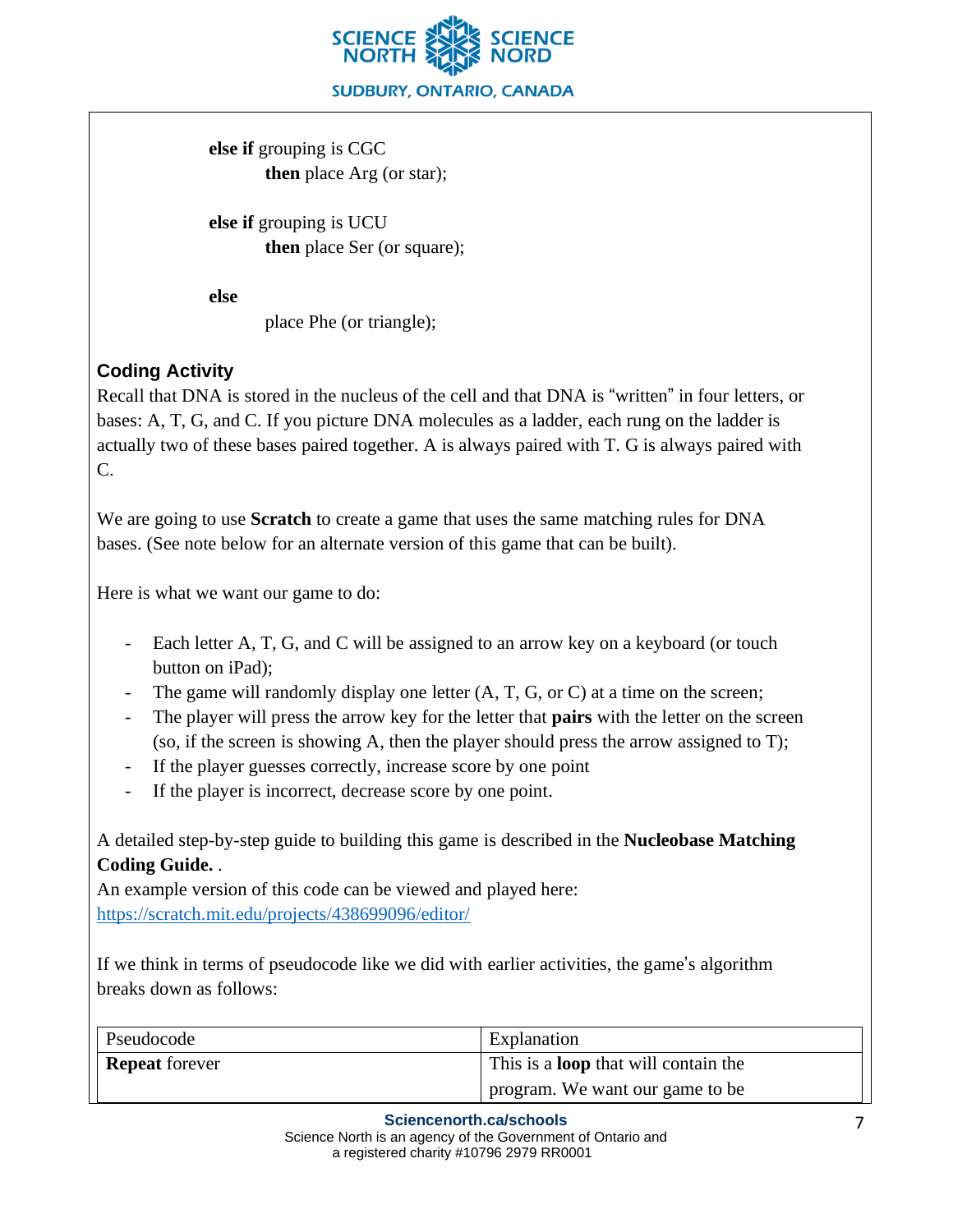

|                                        | checking and responding to keys pressed       |  |
|----------------------------------------|-----------------------------------------------|--|
|                                        | by the player indefinitely.                   |  |
| if letter A is on-screen then          | This is a <b>conditional</b> expression.      |  |
|                                        | Because we have four programs running         |  |
|                                        | concurrently and checking on loop to see      |  |
|                                        | which letter costume is being displayed,      |  |
|                                        | we need a condition to trigger this           |  |
|                                        | program. When A is displayed (and not         |  |
|                                        | T or C or G) then this condition is met       |  |
|                                        | and the program for A will be executed        |  |
|                                        | (and not the program for $T$ or $C$ or $G$ ). |  |
| <b>if</b> right arrow pressed          | This is a conditional statement (nested in    |  |
| <b>then</b> change score by $+1$       | the previous one!). If the right arrow key    |  |
|                                        | (the key assigned to T, or the base that      |  |
|                                        | pairs with A) is pressed by the player,       |  |
|                                        | then the correct key has been pressed         |  |
|                                        | and the score counter will increase the       |  |
|                                        | score value by 1.                             |  |
| if up arrow, down arrow, or left arrow | This is another conditional statement         |  |
| pressed                                | (nested at the same level as the previous     |  |
| then change score by -1                | conditional).                                 |  |
|                                        | The right arrow key is the only correct       |  |
|                                        | key, so if the player presses any other       |  |
|                                        | key, an incorrect key has been pressed        |  |
|                                        | and the score counter will decrease the       |  |
|                                        | score value by 1.                             |  |

### **Alternate version: Plant or Animal Cell?**

This game can be easily rewritten to be a study tool for learning the organelles and identifying which can be found in plant cells, animal cells, or both.

Here is what we want our game to do:

- Three options (Plant Cell, Animal Cell, Both) will be assigned to arrow keys on the keyboard (or touch buttons on iPad).
- The game will randomly display one name of an organelle at a time on the screen.
- The player will press the arrow key for the type of cell that corresponds with that organelle (Plant, Animal, or Both)
- If the player guesses correctly, increase score by one point.